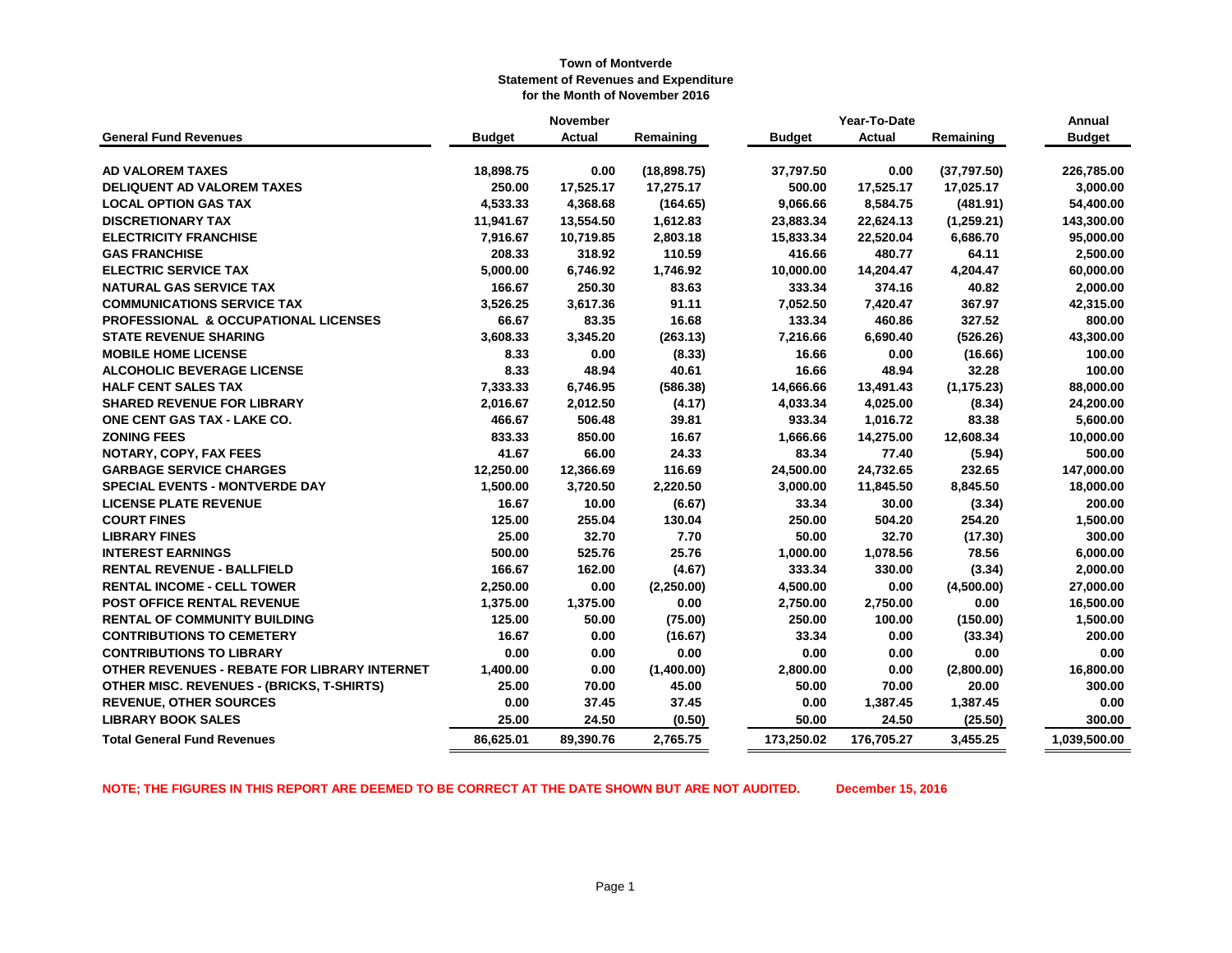|                                                                            |               | November      |              |                          | Year-To-Date |                          | Annual                   |
|----------------------------------------------------------------------------|---------------|---------------|--------------|--------------------------|--------------|--------------------------|--------------------------|
| <b>General Fund Expenditure by Department</b>                              | <b>Budget</b> | <b>Actual</b> | Remaining    | <b>Budget</b>            | Actual       | Remaining                | <b>Budget</b>            |
| <b>Elections Section (510)</b>                                             | 8.33          | 0.00          | 8.33         | 16.66                    | 0.00         | 16.66                    | 100.00                   |
| <b>Council Section (511)</b>                                               | 2,857.09      | 2,319.73      | 537.36       | 5,714.18                 | 4,369.73     | 1,344.45                 | 34,285.00                |
| <b>Mayor's Department (512)</b>                                            | 1,487.50      | 1,550.00      | (62.50)      | 2,975.00                 | 2,750.00     | 225.00                   | 17,850.00                |
| <b>Financial and Administrative (513)</b>                                  | 15,802.18     | 11,122.94     | 4,679.24     | 37,282.37                | 27,398.44    | 9,883.93                 | 195,304.00               |
| <b>Legal Section (514)</b>                                                 | 3,625.00      | 2,731.90      | 893.10       | 7,250.00                 | 7,148.85     | 101.15                   | 43,500.00                |
| <b>COP Program Section (520)</b>                                           | 591.66        | 28.94         | 146.05       | 1,183.32                 | 29.60        | 1,153.72                 | 7,100.00                 |
| <b>Law Enforcement Section (521)</b>                                       | 1,802.49      | 1,920.42      | (117.93)     | 23,888.48                | 24,274.62    | (386.14)                 | 102,764.00               |
| <b>Garbage Section (534)</b>                                               | 10,250.00     | 10,511.75     | (261.75)     | 20,500.00                | 20,897.75    | (397.75)                 | 123,000.00               |
| <b>Public Works Special Projects (539)</b>                                 | 1,266.67      | 786.55        | 480.12       | 2,533.34                 | 1,589.65     | 943.69                   | 15,200.00                |
| <b>Roads Department (541)</b>                                              | 15,117.33     | 11,529.15     | 3,588.18     | 37,534.66                | 34,943.90    | 2,590.76                 | 188,708.00               |
| <b>Special Events Section (559)</b>                                        | 2,083.33      | 23,301.77     | (21, 218.44) | 4,166.66                 | 29,584.97    | (25, 418.31)             | 25,000.00                |
| <b>Cemetery Section (569)</b>                                              | 83.33         | 0.00          | 83.33        | 166.66                   | 0.00         | 166.66                   | 1,000.00                 |
| <b>Library Section (571)</b>                                               | 9,494.41      | 12,647.07     | (3, 152.66)  | 23,855.82                | 25,539.50    | (1,683.68)               | 118,800.00               |
| <b>Parks Department (572)</b>                                              | 6,757.68      | 4,257.88      | 2,499.80     | 16,765.36                | 12,282.95    | 4,482.41                 | 84,342.00                |
| Transfer to Fire Fund (599)                                                | 4,014.17      | 4,014.17      | 0.00         | 8,028.34                 | 8,028.34     | 0.00                     | 48,170.00                |
| <b>TOTAL GENERAL FUND EXPENDITURE</b>                                      | 75,241.17     | 86,722.27     | (11, 897.77) | 191,860.85               | 198,838.30   | (6,977.45)               | 1,005,123.00             |
| <b>Current Increase (Decrease) to Reserves:</b>                            |               | 2,668.49      |              |                          | (22, 133.03) |                          |                          |
| <b>GENERAL FUND RESERVES</b>                                               |               |               |              |                          |              |                          |                          |
|                                                                            |               |               |              |                          |              |                          | Annual                   |
| Reserves (599)                                                             | <b>Budget</b> | <b>Actual</b> | Remaining    | <b>Budget</b>            | Actual       | Remaining                | <b>Budget</b>            |
| <b>GENERAL FUND RESERVES</b><br><b>RESERVE FOR CEMETERY</b>                |               |               |              | 1,025,000.00<br>8,700.00 | 0.00<br>0.00 | 1,025,000.00<br>8,700.00 | 1,025,000.00<br>8,700.00 |
| <b>RESERVE FOR HISTORICAL ASSOCIATION</b><br><b>RESERVE FOR OPERATIONS</b> |               |               |              | 2,500.00<br>166,800.00   | 0.00<br>0.00 | 2,500.00<br>166,800.00   | 2,500.00<br>166,800.00   |
| <b>Total Reserves</b>                                                      |               |               |              | 1,203,000.00             | 0.00         | 1,203,000.00             | 1,203,000.00             |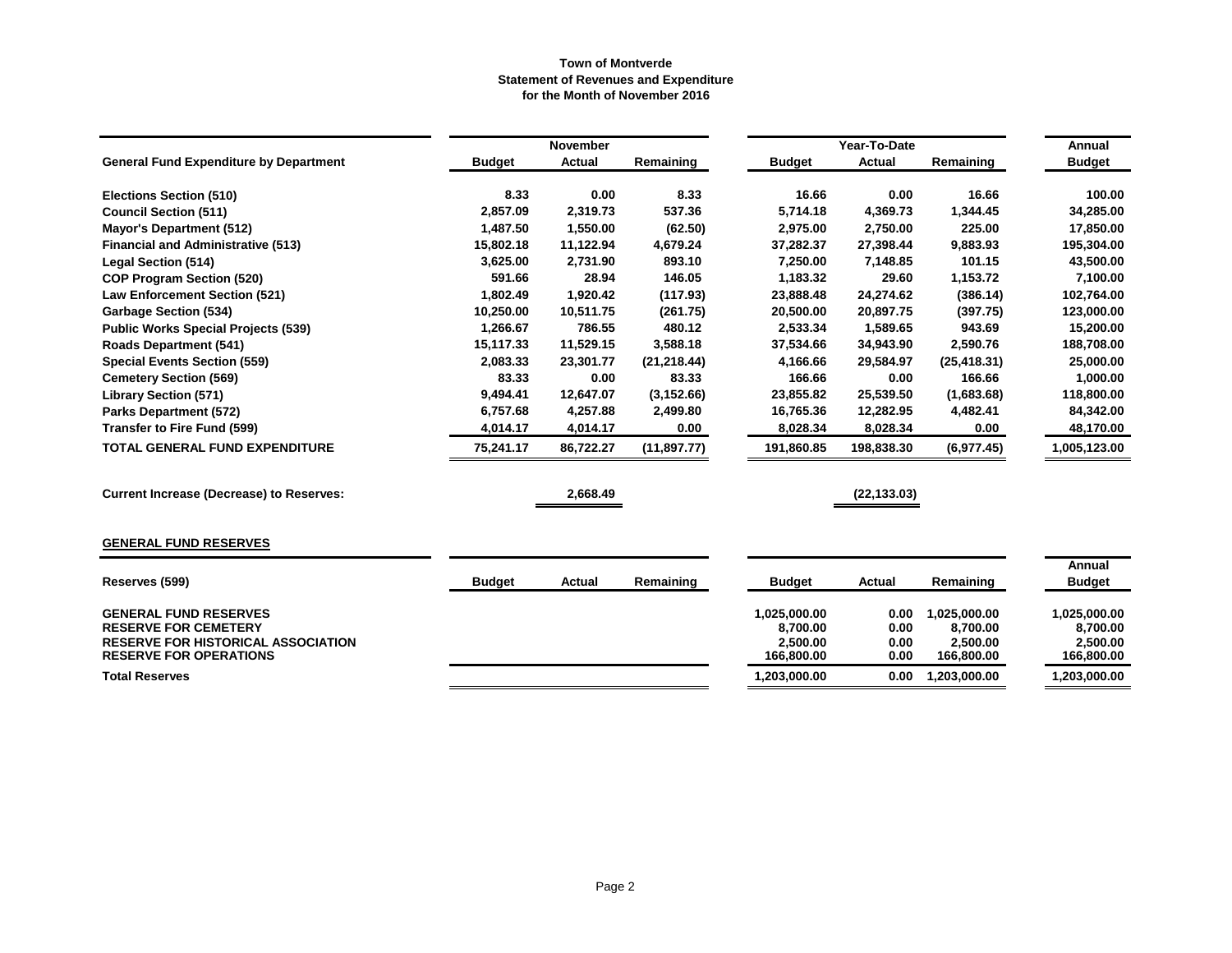# **BANK BALANCES**

|                                                 |              | <b>November</b>     |              |              | Year-To-Date        |             |  |  |  |
|-------------------------------------------------|--------------|---------------------|--------------|--------------|---------------------|-------------|--|--|--|
| <b>BANK BALANCES - Per Balance Sheet</b>        | Opening      | <b>Debit/Credit</b> | Closing      | Opening      | <b>Debit/Credit</b> | Closing     |  |  |  |
| <b>Operating Account</b>                        | 9.434.05     | (11, 471.87)        | (2,037.82)   | 27.243.32    | (29, 281.14)        | (2,037.82)  |  |  |  |
| <b>Money Market account</b>                     | 1,399,102.55 | (23,895.00)         | 1.375.207.55 | 1,353,134.47 | 22.073.08           | ,375,207.55 |  |  |  |
| <b>Deposit Account - Water Account Deposits</b> | 68,139.01    | (295.00)            | 67,844.01    | 68.289.01    | (445.00)            | 67,844.01   |  |  |  |
| <b>Library Account</b>                          | 1.965.50     | (10.00)             | 1.955.50     | 1.975.50     | (20.00)             | 1,955.50    |  |  |  |
| Investment account                              | 277.672.75   | 0.00                | 277.672.75   | 277.672.75   | 0.00                | 277,672.75  |  |  |  |

# **EXPENDITURE BREAKDOWN BY DEPARTMENT**

|                                                     |               | November      |           |  |               | Year-To-Date |           | Annual        |
|-----------------------------------------------------|---------------|---------------|-----------|--|---------------|--------------|-----------|---------------|
| <b>Elections Section (510)</b>                      | <b>Budget</b> | <b>Actual</b> | Remaining |  | <b>Budget</b> | Actual       | Remaining | <b>Budget</b> |
| <b>OPERATING EXPENDITURE</b>                        | 8.33          | 0.00          | 8.33      |  | 16.66         | 0.00         | 16.66     | 100.00        |
| <b>Total Elections Section Expenditure</b>          | 8.33          | 0.00          | 8.33      |  | 16.66         | 0.00         | 16.66     | 100.00        |
|                                                     |               | November      |           |  |               | Year-To-Date |           | Annual        |
| <b>Council Section (511)</b>                        | <b>Budget</b> | <b>Actual</b> | Remaining |  | <b>Budget</b> | Actual       | Remaining | <b>Budget</b> |
| <b>CONTRACTURAL SERVICES (Council Stipends)</b>     | 2,350.00      | 2,319.73      | 30.27     |  | 4,700.00      | 4,369.73     | 330.27    | 28,200.00     |
| <b>TRAVEL</b>                                       | 416.67        | 0.00          | 416.67    |  | 833.34        | 0.00         | 833.34    | 5,000.00      |
| <b>PRINTING AND COPYING</b>                         | 16.67         | 0.00          | 16.67     |  | 33.34         | 0.00         | 33.34     | 200.00        |
| SUBSCRIPTIONS, MEMBERSHIP AND TRAINING              | 73.75         | 0.00          | 73.75     |  | 147.50        | 0.00         | 147.50    | 885.00        |
| <b>Total Council Department Expenditure</b>         | 2,857.09      | 2,319.73      | 537.36    |  | 5,714.18      | 4,369.73     | 1,344.45  | 34,285.00     |
|                                                     |               | November      |           |  |               | Year-To-Date |           | Annual        |
| <b>Mayor's Department (512)</b>                     | <b>Budget</b> | Actual        | Remaining |  | <b>Budget</b> | Actual       | Remaining | <b>Budget</b> |
| <b>CONTRACTURAL SERVICES (Mayor's Stipend)</b>      | 1,200.00      | 1,200.00      | 0.00      |  | 2,400.00      | 2,400.00     | 0.00      | 14,400.00     |
| <b>OTHER CURRENT CHARGES (Employee Recognition)</b> | 250.00        | 0.00          | 250.00    |  | 500.00        | 0.00         | 500.00    | 3,000.00      |
| <b>SUBSCRIPTIONS, MEMBERSHIPS AND TRAINING</b>      | 37.50         | 350.00        | (312.50)  |  | 75.00         | 350.00       | (275.00)  | 450.00        |
| <b>Total Mayor's Department Expenditure</b>         | 1,487.50      | 1,550.00      | (62.50)   |  | 2,975.00      | 2,750.00     | 225.00    | 17,850.00     |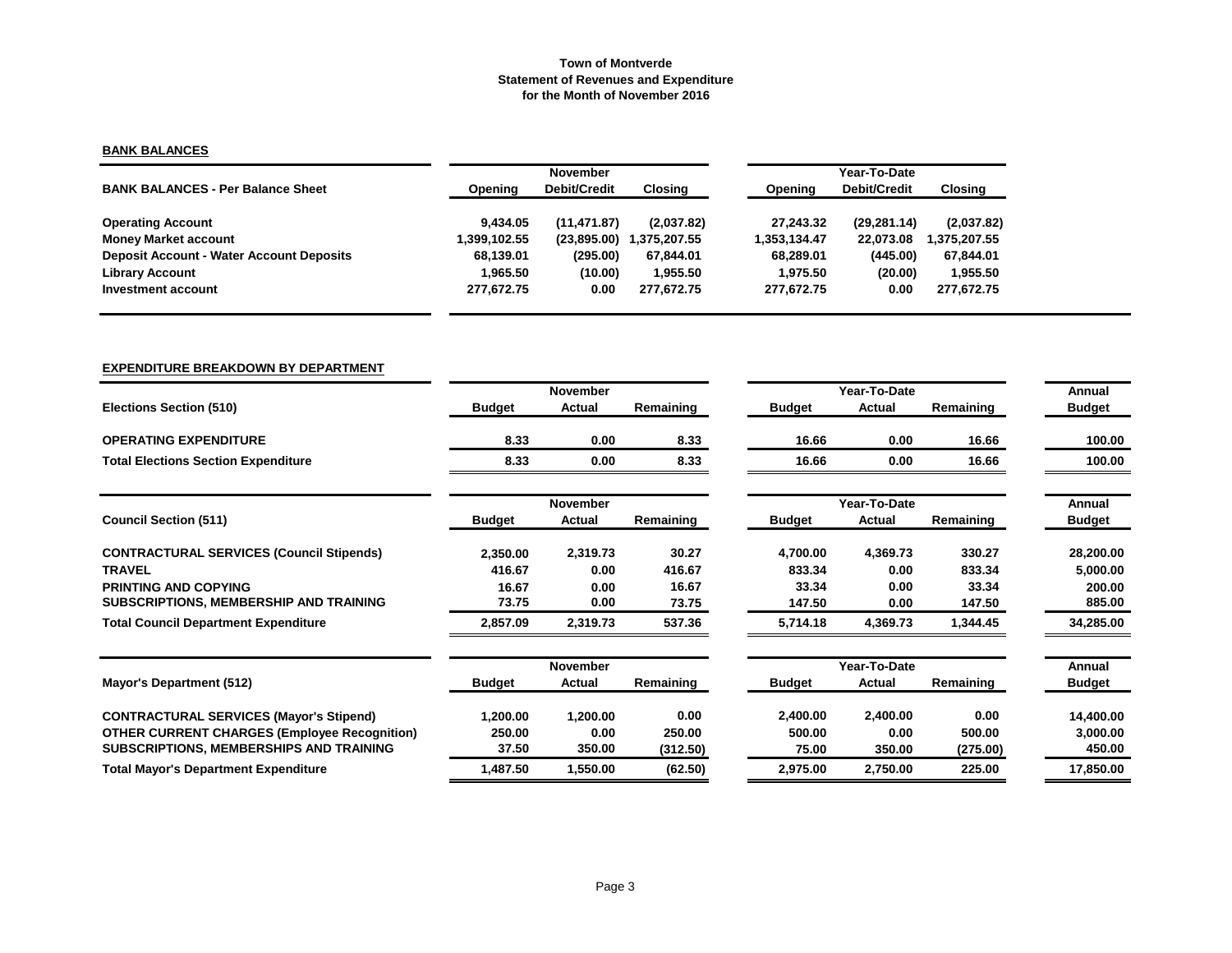|                                                            |               | <b>November</b> |           |               | Year-To-Date  |            | Annual        |
|------------------------------------------------------------|---------------|-----------------|-----------|---------------|---------------|------------|---------------|
| <b>Financial and Administrative Department (513)</b>       | <b>Budget</b> | <b>Actual</b>   | Remaining | <b>Budget</b> | <b>Actual</b> | Remaining  | <b>Budget</b> |
| <b>REGULAR SALARIES &amp; WAGES</b>                        | 2,561.67      | 2,605.60        | (43.93)   | 5,123.34      | 4,857.60      | 265.74     | 30,740.00     |
| <b>HEALTH INSURANCE</b>                                    | 656.92        | 571.24          | 85.68     | 1,313.84      | 1,142.48      | 171.36     | 7,883.00      |
| <b>RETIREMENT PLAN</b>                                     | 192.67        | 169.35          | 23.32     | 385.34        | 338.70        | 46.64      | 2,312.00      |
| <b>FICA MATCHING</b>                                       | 196.00        | 198.80          | (2.80)    | 392.00        | 370.56        | 21.44      | 2,352.00      |
| <b>WORKERS COMPENSATION</b>                                | 17.83         | 0.00            | 17.83     | 35.66         | 103.00        | (67.34)    | 214.00        |
| <b>PROFESSIONAL SERVICES:</b>                              |               |                 |           |               |               |            |               |
| <b>Planning Consultant</b>                                 | 2,166.67      | 2,465.00        | (298.33)  | 4,333.34      | 5,355.00      | (1,021.66) | 26,000.00     |
| <b>Engineering (non-project)</b>                           | 4,166.67      | 1,550.33        | 2,616.34  | 8,333.34      | 1,550.33      | 6,783.01   | 50,000.00     |
| <b>Background Check and Bank Fees</b>                      | 6.25          | 5.63            | 0.62      | 12.50         | 11.26         | 1.24       | 75.00         |
| <b>Municode Services</b>                                   | 583.33        | 0.00            | 583.33    | 1,166.66      | 900.00        | 266.66     | 7,000.00      |
| <b>ACCOUNTING &amp; AUDITING</b>                           | 833.33        | 0.00            | 833.33    | 1,666.66      | 0.00          | 1,666.66   | 10,000.00     |
| <b>CONTRACTUAL SERVICES:</b>                               |               |                 |           |               |               |            |               |
| <b>Consulting Service</b>                                  | 416.67        | 550.00          | (133.33)  | 833.34        | 1,650.00      | (816.66)   | 5,000.00      |
| <b>Janitorial Services</b>                                 | 166.67        | 59.57           | 107.10    | 333.34        | 156.85        | 176.49     | 2,000.00      |
| <b>Internet Domain</b>                                     | 20.83         | 0.00            | 20.83     | 41.66         | 51.78         | (10.12)    | 250.00        |
| <b>TRAVEL</b>                                              | 166.67        | 49.68           | 116.99    | 333.34        | 49.68         | 283.66     | 2,000.00      |
| <b>TELEPHONE &amp; CABLE INTERNET SERVICE</b>              | 500.00        | 491.27          | 8.73      | 1,000.00      | 982.46        | 17.54      | 6,000.00      |
| <b>POSTAGE &amp; FREIGHT</b>                               | 250.00        | 121.50          | 128.50    | 500.00        | 643.42        | (143.42)   | 3,000.00      |
| <b>UTILITIES</b>                                           | 441.67        | 309.88          | 131.79    | 883.34        | 738.02        | 145.32     | 5,300.00      |
| <b>RENTALS &amp; LEASES (Copier)</b>                       | 183.33        | 195.11          | (11.78)   | 366.66        | 390.22        | (23.56)    | 2,200.00      |
| <b>INSURANCE</b>                                           | 0.00          | 0.00            | 0.00      | 5,678.00      | 5,476.94      | 201.06     | 5,678.00      |
| <b>REPAIR &amp; MAINTENANCE:</b>                           |               |                 |           |               |               |            |               |
| <b>USTI Software Maintenance Contract</b>                  | 250.00        | 290.00          | (40.00)   | 500.00        | 290.00        | 210.00     | 3,000.00      |
| <b>Pest Control/Termite Protection</b>                     | 54.17         | 311.00          | (256.83)  | 108.34        | 311.00        | (202.66)   | 650.00        |
| <b>Alarm System</b>                                        | 100.00        | 199.55          | (99.55)   | 200.00        | 248.98        | (48.98)    | 1,200.00      |
| <b>Fire Equipment Inspections</b>                          | 4.17          | 0.00            | 4.17      | 8.34          | 0.00          | 8.34       | 50.00         |
| <b>Computer Maintenance</b>                                | 75.00         | 120.00          | (45.00)   | 150.00        | 120.00        | 30.00      | 900.00        |
| <b>Repairs to Buildings</b>                                | 125.00        | 317.11          | (192.11)  | 250.00        | 527.11        | (277.11)   | 1,500.00      |
| <b>Renovation of Auditorium</b>                            | 833.33        | 0.00            | 833.33    | 1,666.66      | 0.00          | 1,666.66   | 10,000.00     |
| <b>S.I.R.E Software Maintenance</b>                        | 100.00        | 0.00            | 100.00    | 200.00        | 0.00          | 200.00     | 1,200.00      |
| <b>PRINTING &amp; COPYING</b>                              | 116.67        | 0.00            | 116.67    | 233.35        | 94.95         | 138.40     | 1,400.00      |
| <b>OTHER CHARGES - Town Hall Exp. &amp; Recording Fees</b> | 208.33        | 476.41          | (268.08)  | 416.66        | 689.73        | (273.07)   | 2,500.00      |
| <b>OFFICE SUPPLIES</b>                                     | 83.33         | 0.00            | 83.33     | 166.66        | 226.23        | (59.57)    | 1,000.00      |
| <b>OPERATING SUPPLIES - Janitorial Supplies</b>            | 141.67        | 65.91           | 75.76     | 283.34        | 122.14        | 161.20     | 1,700.00      |
| <b>SUBSCRIPTIONS, MEMBERSHIPS, &amp; TRAINING</b>          | 183.33        | 0.00            | 183.33    | 366.66        | 0.00          | 366.66     | 2,200.00      |
| <b>Total Financial &amp; Admin Expenditure</b>             | 15,802.18     | 11,122.94       | 4,679.24  | 37,282.37     | 27,398.44     | 9,883.93   | 195,304.00    |

# *Highlights:*

**Fees incurred for Planning Consultant for review of permit applications, site plans, variances, etc are reimbursed to the Town by the applicant**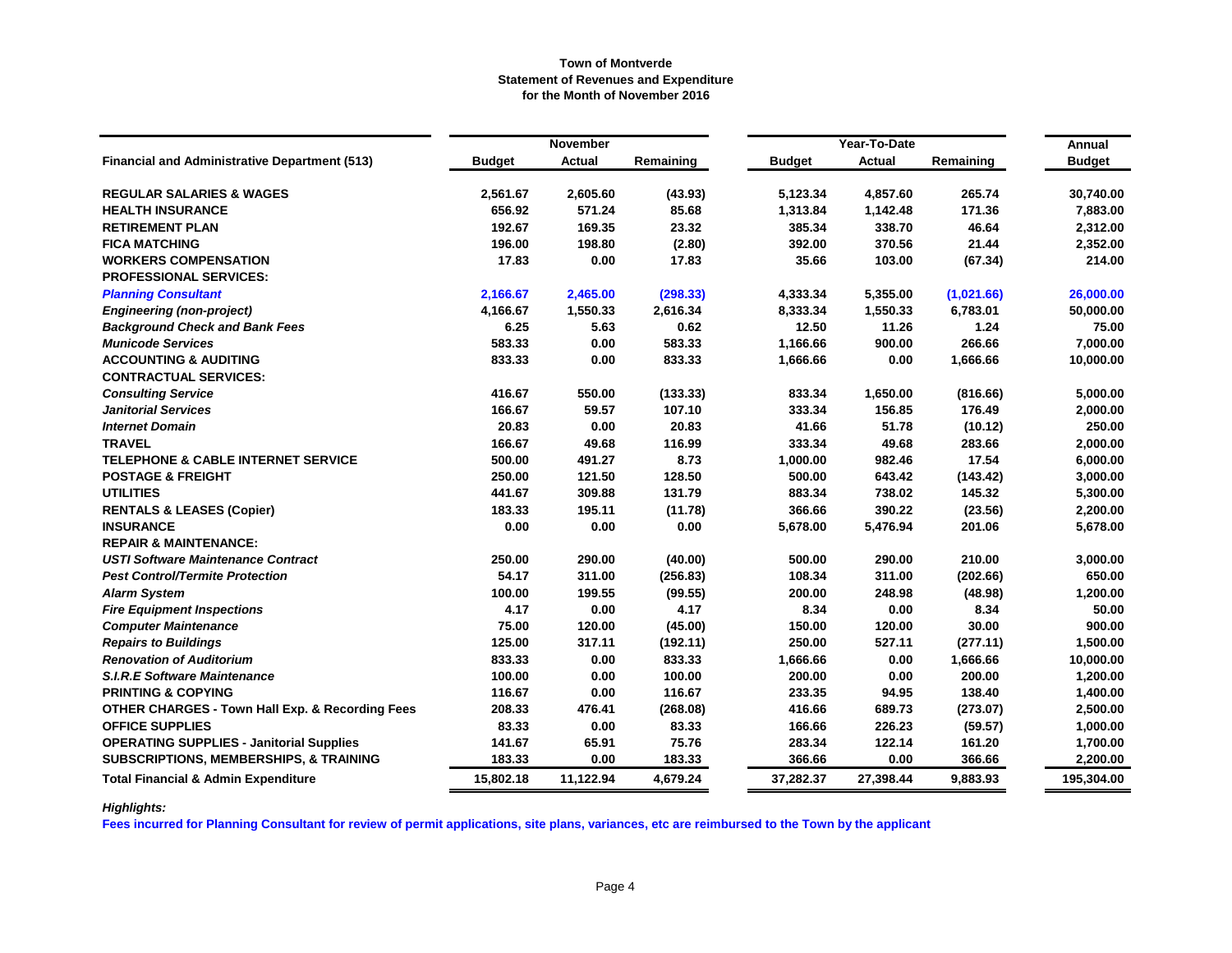|                                                      |               | November        |           |               | Year-To-Date  |           | Annual        |
|------------------------------------------------------|---------------|-----------------|-----------|---------------|---------------|-----------|---------------|
| <b>Legal Section (514)</b>                           | <b>Budget</b> | <b>Actual</b>   | Remaining | <b>Budget</b> | <b>Actual</b> | Remaining | <b>Budget</b> |
| <b>PROFESSIONAL SERVICES - Legal Councel</b>         | 3,333.33      | 2,164.00        | 1,169.33  | 6,666.66      | 6,063.70      | 602.96    | 40,000.00     |
| <b>LEGAL ADVERTS</b>                                 | 291.67        | 567.90          | (276.23)  | 583.34        | 1,085.15      | (501.81)  | 3,500.00      |
| <b>Total Legal Section Expenditure</b>               | 3,625.00      | 2,731.90        | 893.10    | 7,250.00      | 7,148.85      | 101.15    | 43,500.00     |
|                                                      |               | November        |           |               | Year-To-Date  |           | Annual        |
| <b>COP Program Section (520)</b>                     | <b>Budget</b> | <b>Actual</b>   | Remaining | <b>Budget</b> | <b>Actual</b> | Remaining | <b>Budget</b> |
|                                                      |               |                 |           |               |               |           | Annual        |
| <b>TELEPHONE</b>                                     | 8.33          | 0.66            | 7.67      | 16.66         | 1.32          | 15.34     | 100.00        |
| <b>REPAIR &amp; MAINTENANCE</b>                      | 83.33         | 0.00            | 83.33     | 166.66        | 0.00          | 166.66    | 1,000.00      |
| OTHER CHARGES AND OBLIGATIONS                        | 416.67        |                 |           | 833.34        | 0.00          | 833.34    | 5,000.00      |
| <b>FUEL</b>                                          | 83.33         | 28.28           | 55.05     | 166.66        | 28.28         | 138.38    | 1,000.00      |
| <b>Total COP Program Expenditure</b>                 | 591.66        | 28.94           | 146.05    | 1,183.32      | 29.60         | 1,153.72  | 7,100.00      |
|                                                      |               | <b>November</b> |           |               | Year-To-Date  |           | Annual        |
| <b>Law Enforcement Section (521)</b>                 | <b>Budget</b> | Actual          | Remaining | Budget        | Actual        | Remaining | <b>Budget</b> |
| <b>LAKE COUNTY SHERIFF'S CONTRACT Paid Quarterly</b> | 0.00          | 0.00            | 0.00      | 20,283.50     | 20,283.28     | 0.22      | 81,134.00     |
| <b>FUNDS FOR EXTRA DETAILS</b>                       | 1,666.66      | 1,708.00        | (41.34)   | 3,333.32      | 3,647.95      | (314.63)  | 20,000.00     |
| <b>TELEPHONE</b>                                     | 91.67         | 79.56           | 12.11     | 183.34        | 159.12        | 24.22     | 1,100.00      |
| <b>UTILITIES - Electricity</b>                       | 35.83         | 27.83           | 8.00      | 71.66         | 67.24         | 4.42      | 430.00        |
| REPAIR & MAINTENANCE - Pest Control & Fire Ex. Insp. | 8.33          | 105.03          | (96.70)   | 16.66         | 117.03        | (100.37)  | 100.00        |
| <b>Total Law Enforcement Expenditure</b>             | 1,802.49      | 1,920.42        | (117.93)  | 23,888.48     | 24,274.62     | (386.14)  | 102,764.00    |
|                                                      |               | November        |           |               | Year-To-Date  |           | Annual        |
| <b>Garbage Section (534)</b>                         | <b>Budget</b> | Actual          | Remaining | Budget        | Actual        | Remaining | <b>Budget</b> |
| <b>CONTRACTUAL SERVICES</b>                          | 10,250.00     | 10,511.75       | (261.75)  | 20,500.00     | 20,897.75     | (397.75)  | 123,000.00    |
| <b>Total Garbage Section Expenditure</b>             | 10,250.00     | 10,511.75       | (261.75)  | 20,500.00     | 20,897.75     | (397.75)  | 123,000.00    |
|                                                      |               | November        |           |               | Year-To-Date  |           | Annual        |
| <b>Public Works General Projects (539)</b>           | <b>Budget</b> | Actual          | Remaining | Budget        | Actual        | Remaining | <b>Budget</b> |
| <b>REPAIRS AND MAINTENANCE</b>                       | 600.00        | 0.00            | 600.00    | 1,200.00      | 0.00          | 1,200.00  | 6,000.00      |
| <b>LAKE FLORENCE ELECTRICITY</b>                     | 500.00        | 744.47          | (244.47)  | 1,000.00      | 1,508.16      | (508.16)  | 6,000.00      |
| <b>ELECTRICITY AT PW BUILDING</b>                    | 41.67         | 27.84           | 13.83     | 83.34         | 67.25         | 16.09     | 500.00        |
| <b>LANDSCAPING AT PW BUILDING</b>                    | 0.00          | 0.00            | 0.00      | 0.00          | 0.00          | 0.00      | 1,200.00      |
| <b>OPERATING SUPPLIES</b>                            | 125.00        | 14.24           | 110.76    | 250.00        | 14.24         | 235.76    | 1,500.00      |
| <b>Total Public Works General Projects</b>           | 1,266.67      | 786.55          | 480.12    | 2,533.34      | 1,589.65      | 943.69    | 15,200.00     |
|                                                      |               |                 |           |               |               |           |               |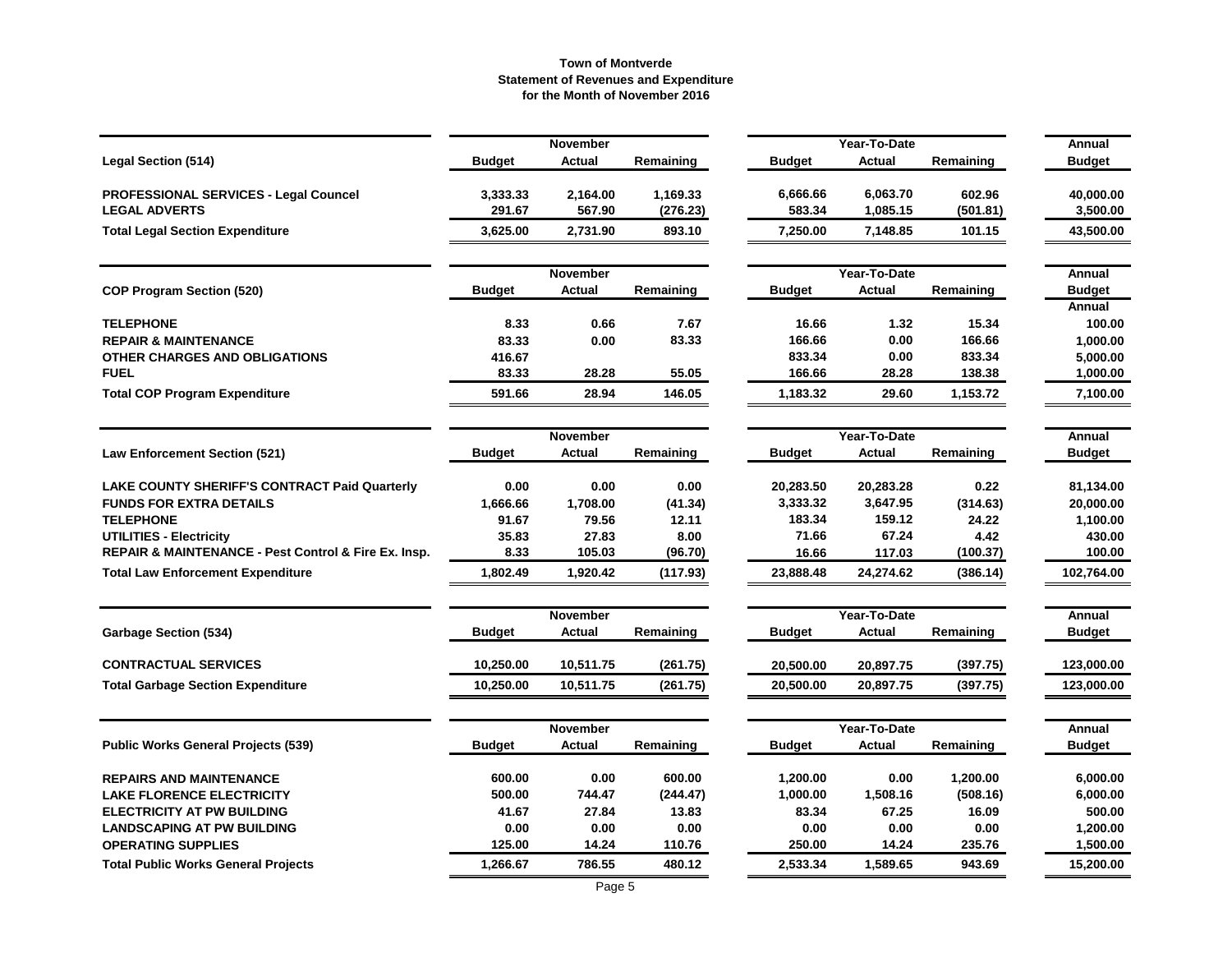|                                                                            |               | November        |              |               | Year-To-Date |              | Annual        |
|----------------------------------------------------------------------------|---------------|-----------------|--------------|---------------|--------------|--------------|---------------|
| <b>Roads Department (541)</b>                                              | <b>Budget</b> | <b>Actual</b>   | Remaining    | <b>Budget</b> | Actual       | Remaining    | <b>Budget</b> |
| <b>REGULAR SALARIES &amp; WAGES</b>                                        | 2,406.33      | 2,752.75        | (346.42)     | 4,812.66      | 4,949.06     | (136.40)     | 28,876.00     |
| <b>RETIREMENT PLAN</b>                                                     | 181.00        | 165.16          | 15.84        | 362.00        | 330.71       | 31.29        | 2,172.00      |
| <b>UNIFORMS &amp; CLOTHING</b>                                             | 20.83         | 0.00            | 20.83        | 41.66         | 0.00         | 41.66        | 250.00        |
| <b>FICA MATCHING</b>                                                       | 184.17        | 210.57          | (26.40)      | 368.34        | 378.59       | (10.25)      | 2,210.00      |
| <b>WORKERS COMPENSATION</b>                                                | 133.33        | 0.00            | 133.33       | 266.66        | 1,506.00     | (1,239.34)   | 1,600.00      |
| <b>PROFESSIONAL SERVICES - Engineering</b>                                 | 416.67        | 0.00            | 416.67       | 833.34        | 0.00         | 833.34       | 5,000.00      |
| <b>CONTRACTUAL SERVICES - Removal of Trees, Lowry</b><br><b>UTILITIES:</b> | 833.33        | 0.00            | 833.33       | 1,666.66      | 520.00       | 1,146.66     | 10,000.00     |
| <b>Street Lighting - Power</b>                                             | 1,041.67      | 932.74          | 108.93       | 2,083.34      | 1,870.34     | 213.00       | 12,500.00     |
| <b>Street Lighting - Equipment Rental &amp; Lease</b>                      | 2,250.00      | 1,976.11        | 273.89       | 4,500.00      | 3,955.60     | 544.40       | 27,000.00     |
| <b>INSURANCE</b>                                                           | 0.00          | 0.00            | 0.00         | 7,300.00      | 7,041.78     | 258.22       | 7,300.00      |
| <b>REPAIR AND MAINTENANCE - Truck Service</b>                              | 500.00        | 111.92          | 388.08       | 1,000.00      | 111.92       | 888.08       | 6,000.00      |
| <b>OPERATING SUPPLIES</b>                                                  | 62.50         | 0.00            | 62.50        | 125.00        | 0.00         | 125.00       | 750.00        |
| <b>FUEL</b>                                                                | 20.83         | 25.08           | (4.25)       | 41.66         | 25.08        | 16.58        | 250.00        |
| <b>ROAD MATERIALS &amp; SUPPLIES</b>                                       | 650.00        | 0.00            | 650.00       | 1,300.00      | 0.00         | 1,300.00     | 7,800.00      |
| <b>INFRASTRUCTURE - Road Repair</b>                                        | 6,250.00      | 5,354.82        | 895.18       | 12,500.00     | 14,254.82    | (1,754.82)   | 75,000.00     |
| <b>AID TO GOVERNMENT AGENCIES - Grants</b>                                 | 166.67        | 0.00            | 166.67       | 333.34        | 0.00         | 333.34       | 2,000.00      |
| <b>Total Roads Department</b>                                              | 15,117.33     | 11,529.15       | 3,588.18     | 37,534.66     | 34,943.90    | 2,590.76     | 188,708.00    |
|                                                                            |               | <b>November</b> |              | Year-To-Date  |              | Annual       |               |
| <b>Special Events Section (559)</b>                                        | <b>Budget</b> | <b>Actual</b>   | Remaining    | <b>Budget</b> | Actual       | Remaining    | <b>Budget</b> |
| <b>MONTVERDE DAY &amp; CONCERTS IN THE PARK</b>                            | 2,083.33      | 23,301.77       | (21, 218.44) | 4,166.66      | 29,584.97    | (25, 418.31) | 25.000.00     |
| <b>Total Special Events Section Expenditure</b>                            | 2,083.33      | 23,301.77       | (21, 218.44) | 4,166.66      | 29,584.97    | (25, 418.31) | 25,000.00     |
|                                                                            |               | <b>November</b> |              |               | Year-To-Date |              | Annual        |
| <b>Cemetery Section (569)</b>                                              | <b>Budget</b> | Actual          | Remaining    | <b>Budget</b> | Actual       | Remaining    | <b>Budget</b> |
| <b>Repairs and Maintenance</b>                                             | 83.33         | 0.00            | 83.33        | 166.66        | 0.00         | 166.66       | 1,000.00      |
| <b>Total Cemetery Section Expenditure</b>                                  | 83.33         | 0.00            | 83.33        | 166.66        | 0.00         | 166.66       | 1,000.00      |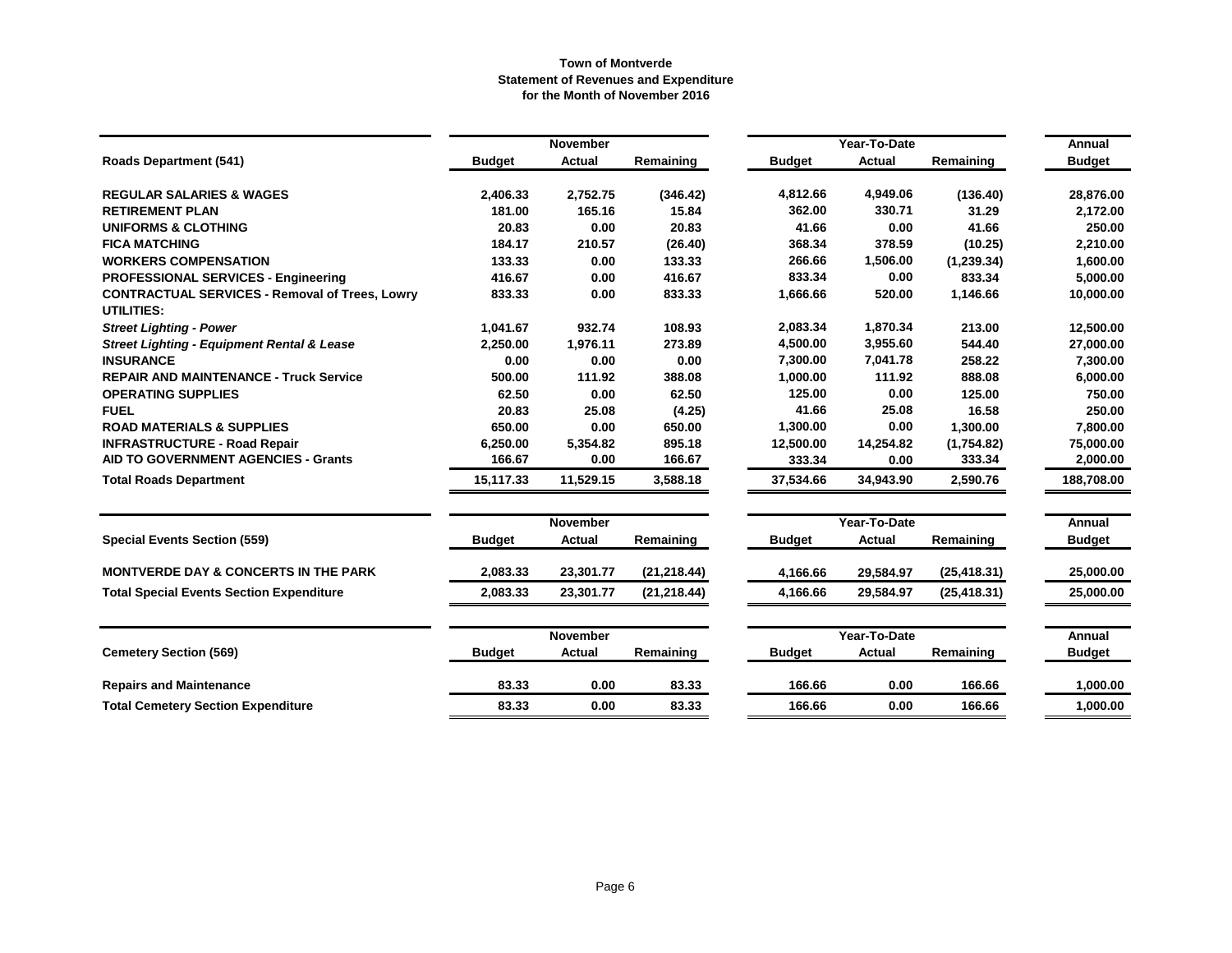|                                                   |               | <b>November</b> |             |               | Year-To-Date  |             | Annual        |
|---------------------------------------------------|---------------|-----------------|-------------|---------------|---------------|-------------|---------------|
| <b>Library Department (571)</b>                   | <b>Budget</b> | <b>Actual</b>   | Remaining   | <b>Budget</b> | <b>Actual</b> | Remaining   | <b>Budget</b> |
| <b>REGULAR SALARIES &amp; WAGES</b>               | 4,415.58      | 4,907.86        | (492.28)    | 8,831.16      | 8,772.68      | 58.48       | 52,987.00     |
| <b>HEALTH INSURANCE</b>                           | 1,260.08      | 1,095.74        | 164.34      | 2,520.16      | 2,191.48      | 328.68      | 15,121.00     |
| <b>RETIREMENT PLAN</b>                            | 246.50        | 290.63          | (44.13)     | 493.00        | 582.81        | (89.81)     | 2,958.00      |
| <b>FICA MATCHING</b>                              | 337.83        | 373.84          | (36.01)     | 675.66        | 667.89        | 7.77        | 4,054.00      |
| <b>WORKERS COMPENSATION</b>                       | 10.83         | 0.00            | 10.83       | 21.66         | 140.00        | (118.34)    | 130.00        |
| <b>CONTRACTUAL SERVICES:</b>                      |               |                 |             |               | 0.00          |             |               |
| <b>Cleaning Services</b>                          | 149.00        | 59.57           | 89.43       | 298.00        | 156.85        | 141.15      | 1,788.00      |
| <b>TRAVEL</b>                                     | 16.67         | 0.00            | 16.67       | 33.34         | 0.00          | 33.34       | 200.00        |
| TELEPHONE (80% of cost is rebated in revenues)    | 1,859.17      | 1,581.53        | 277.64      | 3,718.34      | 3,163.00      | 555.34      | 22,310.00     |
| <b>POSTAGE &amp; FREIGHT</b>                      | 16.67         | 0.00            | 16.67       | 33.34         | 0.00          | 33.34       | 200.00        |
| <b>UTILITIES</b>                                  | 375.00        | 271.38          | 103.62      | 750.00        | 707.12        | 42.88       | 4,500.00      |
| <b>INSURANCE</b>                                  | 0.00          | 0.00            | 0.00        | 4,867.00      | 4,694.52      | 172.48      | 4,867.00      |
| <b>REPAIR &amp; MAINTENANCE:</b>                  |               |                 |             |               |               |             |               |
| <b>Pest Control</b>                               | 19.58         | 0.00            | 19.58       | 39.16         | 0.00          | 39.16       | 235.00        |
| <b>General Repairs and Maintenance</b>            | 197.08        | 3,452.37        | (3,255.29)  | 394.16        | 3,582.37      | (3, 188.21) | 2,365.00      |
| <b>Alarm System Fees</b>                          | 32.92         | 0.00            | 32.92       | 65.84         | 0.00          | 65.84       | 395.00        |
| <b>Fire Extinguisher Inspection</b>               | 3.34          | 0.00            | 3.34        | 6.68          | 0.00          | 6.68        | 40.00         |
| <b>PROMOTIONAL ACTIVITIES</b>                     | 58.33         | 0.00            | 58.33       | 116.66        | 0.00          | 116.66      | 700.00        |
| OTHER CURRENT CHARGES AND OBLIGATIONS             | 66.67         | 0.00            | 66.67       | 133.34        | 0.00          | 133.34      | 800.00        |
| <b>OFFICE SUPPLIES</b>                            | 83.33         | 0.00            | 83.33       | 166.66        | 0.00          | 166.66      | 1,000.00      |
| <b>OPERATING SUPPLIES</b>                         | 33.33         | 33.23           | 0.10        | 66.66         | 33.23         | 33.43       | 400.00        |
| <b>SUBSCRIPTIONS, MEMBERSHIPS, &amp; TRAINING</b> | 20.83         | 0.00            | 20.83       | 41.66         | 0.00          | 41.66       | 250.00        |
| <b>MACHINERY AND EQUIPMENT</b>                    | 0.00          | 0.00            | 0.00        | 0.00          | 0.00          | 0.00        | 0.00          |
| <b>LIBRARY BOOKS AND MATERIALS</b>                | 291.67        | 580.92          | (289.25)    | 583.34        | 847.55        | (264.21)    | 3,500.00      |
| <b>Total Library Department Expenditure</b>       | 9,494.41      | 12,647.07       | (3, 152.66) | 23,855.82     | 25,539.50     | (1,683.68)  | 118,800.00    |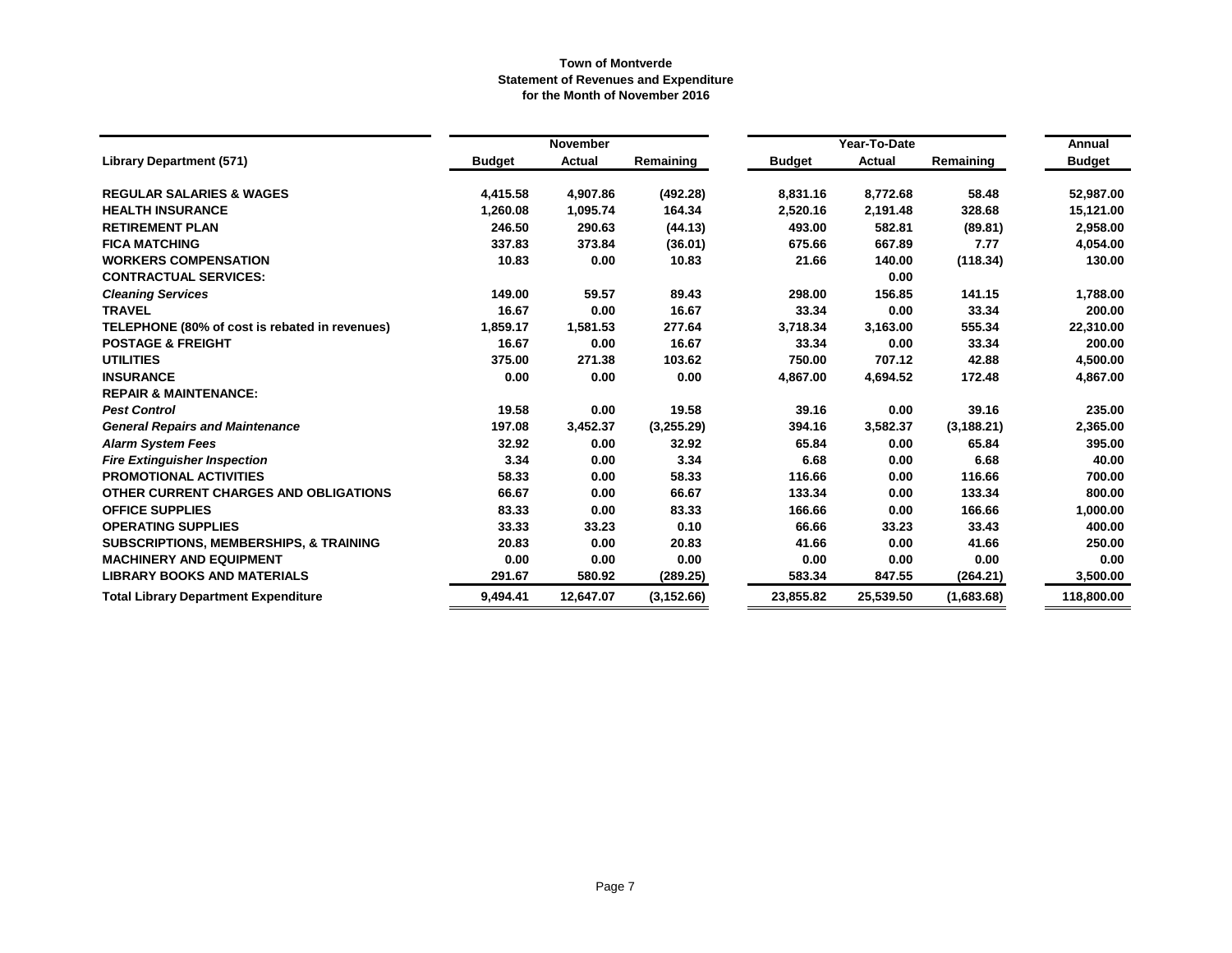|                                                              |               | November      |           |               | Year-To-Date |           | Annual        |
|--------------------------------------------------------------|---------------|---------------|-----------|---------------|--------------|-----------|---------------|
| <b>Parks Department (572)</b>                                | <b>Budget</b> | <b>Actual</b> | Remaining | <b>Budget</b> | Actual       | Remaining | <b>Budget</b> |
| <b>PROFESSIONAL SERVICES</b>                                 | 416.67        | 0.00          | 416.67    | 833.34        | 0.00         | 833.34    | 5,000.00      |
| <b>CONTRACTUAL SERVICES:</b>                                 |               |               |           |               |              |           |               |
| <b>Tree Removal in Parks</b>                                 | 166.67        | 0.00          | 166.67    | 333.34        | 0.00         | 333.34    | 2,000.00      |
| Janitorial Services at the Community Building                | 116.00        | 59.59         | 56.41     | 232.00        | 156.84       | 75.16     | 1,392.00      |
| <b>TELEPHONE &amp; INTERNET</b>                              | 166.67        | 147.94        | 18.73     | 333.34        | 295.88       | 37.46     | 2,000.00      |
| UTILITIES - Electric & Gas                                   | 283.33        | 389.64        | (106.31)  | 566.66        | 666.89       | (100.23)  | 3,400.00      |
| <b>RENTALS &amp; LEASES</b>                                  | 16.67         | 0.00          | 16.67     | 33.34         | 0.00         | 33.34     | 200.00        |
| <b>INSURANCE</b>                                             | 0.00          | 0.00          | 0.00      | 3,250.00      | 3,129.68     | 120.32    | 3,250.00      |
| <b>REPAIR &amp; MAINTENANCE:</b>                             |               |               |           |               |              |           |               |
| <b>Pest Control</b>                                          | 50.00         | 50.00         | 0.00      | 100.00        | 100.00       | 0.00      | 600.00        |
| <b>Clearing of Lakes</b>                                     | 54.16         | 0.00          | 54.16     | 108.32        | 0.00         | 108.32    | 650.00        |
| <b>Tree Trimming</b>                                         | 166.67        | 0.00          | 166.67    | 333.34        | 0.00         | 333.34    | 2,000.00      |
| <b>Fire Extinguisher Inspection</b>                          | 16.67         | 0.00          | 16.67     | 33.34         | 0.00         | 33.34     | 200.00        |
| <b>Maintenance of Vehicles</b>                               | 133.33        | 0.00          | 133.33    | 266.66        | 52.77        | 213.89    | 1,600.00      |
| <b>Repairs to Community Building</b>                         | 133.33        | 0.00          | 133.33    | 266.66        | 368.99       | (102.33)  | 1,600.00      |
| <b>Maintainance of Parks</b>                                 | 291.67        | 760.00        | (468.33)  | 583.34        | 789.36       | (206.02)  | 3,500.00      |
| <b>Mowing</b>                                                | 3,075.00      | 2,800.00      | 275.00    | 6,150.00      | 5,737.22     | 412.78    | 36,900.00     |
| <b>OTHER CURRENT CHARGES &amp; OBLIGATIONS</b>               | 4.17          | 0.00          | 4.17      | 8.34          | 0.00         | 8.34      | 50.00         |
| <b>OPERATING SUPPLIES</b>                                    | 166.67        | 9.98          | 156.69    | 333.34        | 848.35       | (515.01)  | 2,000.00      |
| <b>FUEL</b>                                                  | 250.00        | 40.73         | 209.27    | 500.00        | 136.97       | 363.03    | 3,000.00      |
| <b>CAPITAL OUTLAY - Truskett Park Fence &amp; Playground</b> | 1,250.00      | 0.00          | 1,250.00  | 2,500.00      | 0.00         | 2,500.00  | 15,000.00     |
| <b>Total Parks Department</b>                                | 6,757.68      | 4,257.88      | 2.499.80  | 16,765.36     | 12,282.95    | 4,482.41  | 84,342.00     |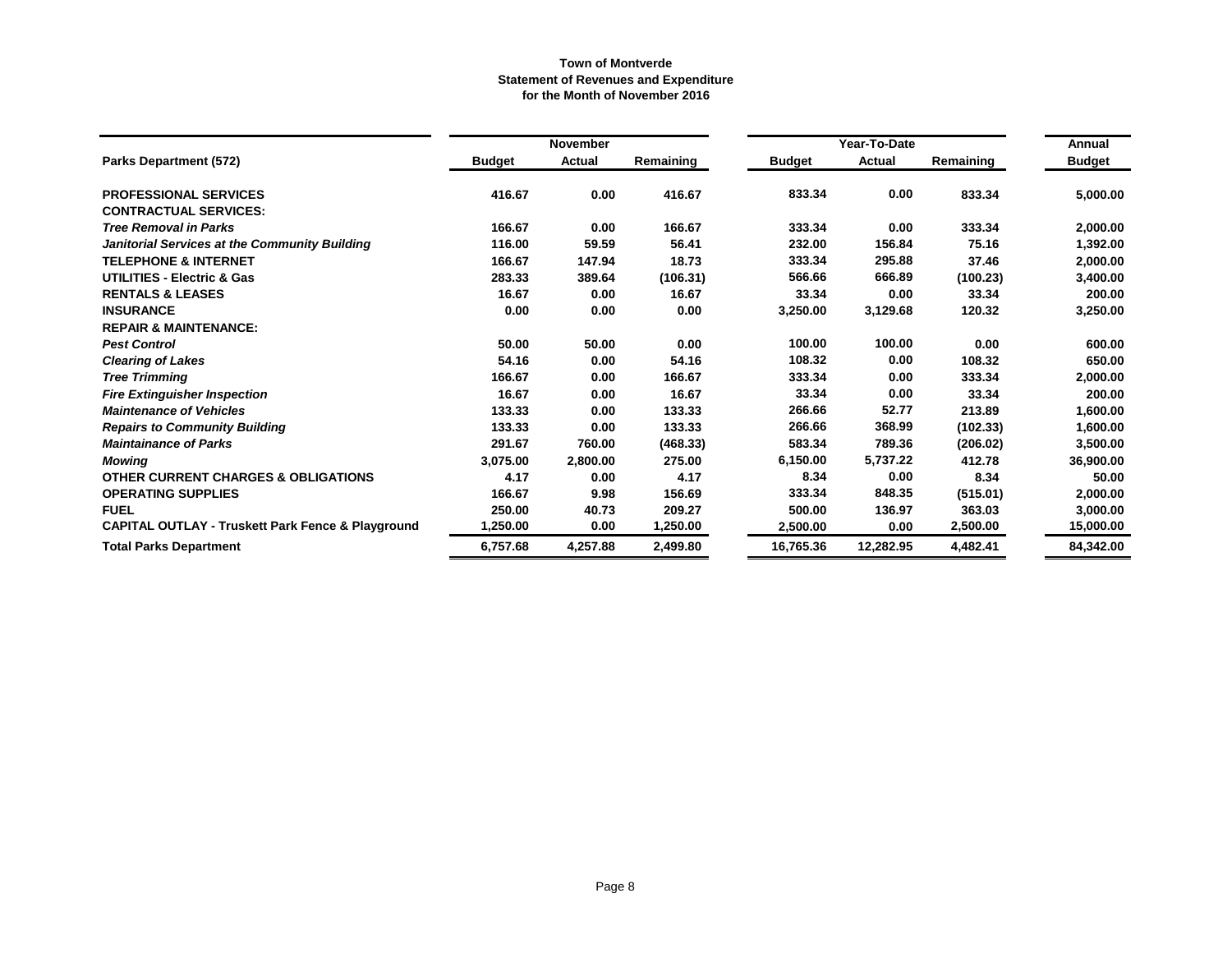# **WATER DEPARTMENT**

|                                      |               | <b>November</b> |             |               | Year-To-Date  |            |               |  |
|--------------------------------------|---------------|-----------------|-------------|---------------|---------------|------------|---------------|--|
| <b>Water Fund Revenues</b>           | <b>Budget</b> | Actual          | Remaining   | <b>Budget</b> | <b>Actual</b> | Remaining  | <b>Budget</b> |  |
| <b>WATER SERVICE CHARGES</b>         | 24.750.00     | 28,700.43       | 3,950.43    | 49.500.00     | 56.803.10     | 7.303.10   | 297,000.00    |  |
| <b>CONNECTION/DISCONNECTION FEES</b> | 375.00        | 143.50          | (231.50)    | 750.00        | 759.50        | 9.50       | 4.500.00      |  |
| <b>WATER IMPACT FEES</b>             | 1,133.33      | 0.00            | (1, 133.33) | 2,266.66      | 0.00          | (2,266.66) | 13,600.00     |  |
| <b>INSTALLATION CHARGES</b>          | 525.00        | 0.00            | (525.00)    | 1.050.00      | 0.00          | (1,050.00) | 6.300.00      |  |
| <b>INTEREST EARNINGS</b>             | 125.00        | 139.77          | 14.77       | 250.00        | 286.71        | 36.71      | 1,500.00      |  |
| <b>MISCELLANEOUS REVENUE</b>         | 33.33         | 0.00            | (33.33)     | 66.66         | 0.00          | (66.66)    | 400.00        |  |
| <b>Total Water Fund Revenues</b>     | 26.941.66     | 28.983.70       | 2,042.04    | 53,883,32     | 57.849.31     | 3,965.99   | 323,300.00    |  |

|                                               |               | November  |            |               | Year-To-Date |            |               |  |
|-----------------------------------------------|---------------|-----------|------------|---------------|--------------|------------|---------------|--|
| <b>Water Fund Expenditure (533)</b>           | <b>Budget</b> | Actual    | Remaining  | <b>Budget</b> | Actual       | Remaining  | <b>Budget</b> |  |
| <b>REGULAR SALARIES &amp; WAGES</b>           | 10,497.00     | 11,719.24 | (1,222.24) | 20,994.00     | 23,311.59    | (2,317.59) | 125,964.00    |  |
| <b>HEALTH INSURANCE</b>                       | 1,944.17      | 1,690.55  | 253.62     | 3,888.34      | 3,381.10     | 507.24     | 23,330.00     |  |
| <b>RETIREMENT PLAN</b>                        | 790.00        | 710.72    | 79.28      | 1,580.00      | 1,365.92     | 214.08     | 9,480.00      |  |
| <b>UNIFORMS &amp; CLOTHINGS</b>               | 166.67        | 0.00      | 166.67     | 333.34        | 0.00         | 333.34     | 2,000.00      |  |
| <b>FICA MATCHING</b>                          | 803.00        | 892.54    | (89.54)    | 1,606.00      | 1,775.40     | (169.40)   | 9,636.00      |  |
| <b>WORKERS COMPENSATION</b>                   | 208.33        | 0.00      | 208.33     | 416.66        | 2,206.00     | (1,789.34) | 2,500.00      |  |
| <b>PROFESSIONAL SERVICES:</b>                 |               |           |            |               |              |            |               |  |
| <b>Engineering Services - As Necessary</b>    | 833.33        | 0.00      | 833.33     | 1,666.66      | 1,673.71     | (7.05)     | 10,000.00     |  |
| <b>Bank Fees</b>                              | 333.33        | 574.14    | (240.81)   | 666.66        | 935.61       | (268.95)   | 4,000.00      |  |
| <b>Annual Consumer Confidence Report</b>      | 16.67         | 0.00      | 16.67      | 33.34         | 0.00         | 33.34      | 200.00        |  |
| <b>ACCOUNTING &amp; AUDITING</b>              | 666.67        | 0.00      | 666.67     | 1,333.34      | 0.00         | 1,333.34   | 8,000.00      |  |
| <b>CONTRACTUAL SERVICES:</b>                  |               |           |            |               |              |            |               |  |
| <b>Well/Water Testing - Plant Technicians</b> | 650.00        | 650.00    | 0.00       | 1,300.00      | 1,300.00     | 0.00       | 7,800.00      |  |
| <b>Digging for Water Lines</b>                | 20.83         | 0.00      | 20.83      | 41.66         | 0.00         | 41.66      | 250.00        |  |
| <b>Software Payments</b>                      | 41.67         | 48.50     | (6.83)     | 83.34         | 95.60        | (12.26)    | 500.00        |  |
| <b>TRAVEL</b>                                 | 200.00        | 0.00      | 200.00     | 400.00        | 0.00         | 400.00     | 2,400.00      |  |
| <b>TELEPHONE</b>                              | 250.00        | 226.09    | 23.91      | 500.00        | 457.29       | 42.71      | 3,000.00      |  |
| <b>POSTAGE &amp; FREIGHT</b>                  | 300.00        | 121.50    | 178.50     | 600.00        | 871.50       | (271.50)   | 3,600.00      |  |
| <b>UTILITIES</b>                              | 1,250.00      | 1,372.93  | (122.93)   | 2,500.00      | 2,492.24     | 7.76       | 15,000.00     |  |
| <b>RENTALS &amp; LEASES - Copier Machine</b>  | 208.33        | 195.12    | 13.21      | 416.66        | 390.24       | 26.42      | 2,500.00      |  |
| <b>INSURANCE</b>                              | 0.00          | 0.00      | 0.00       | 10,140.00     | 9,780.25     | 359.75     | 10,140.00     |  |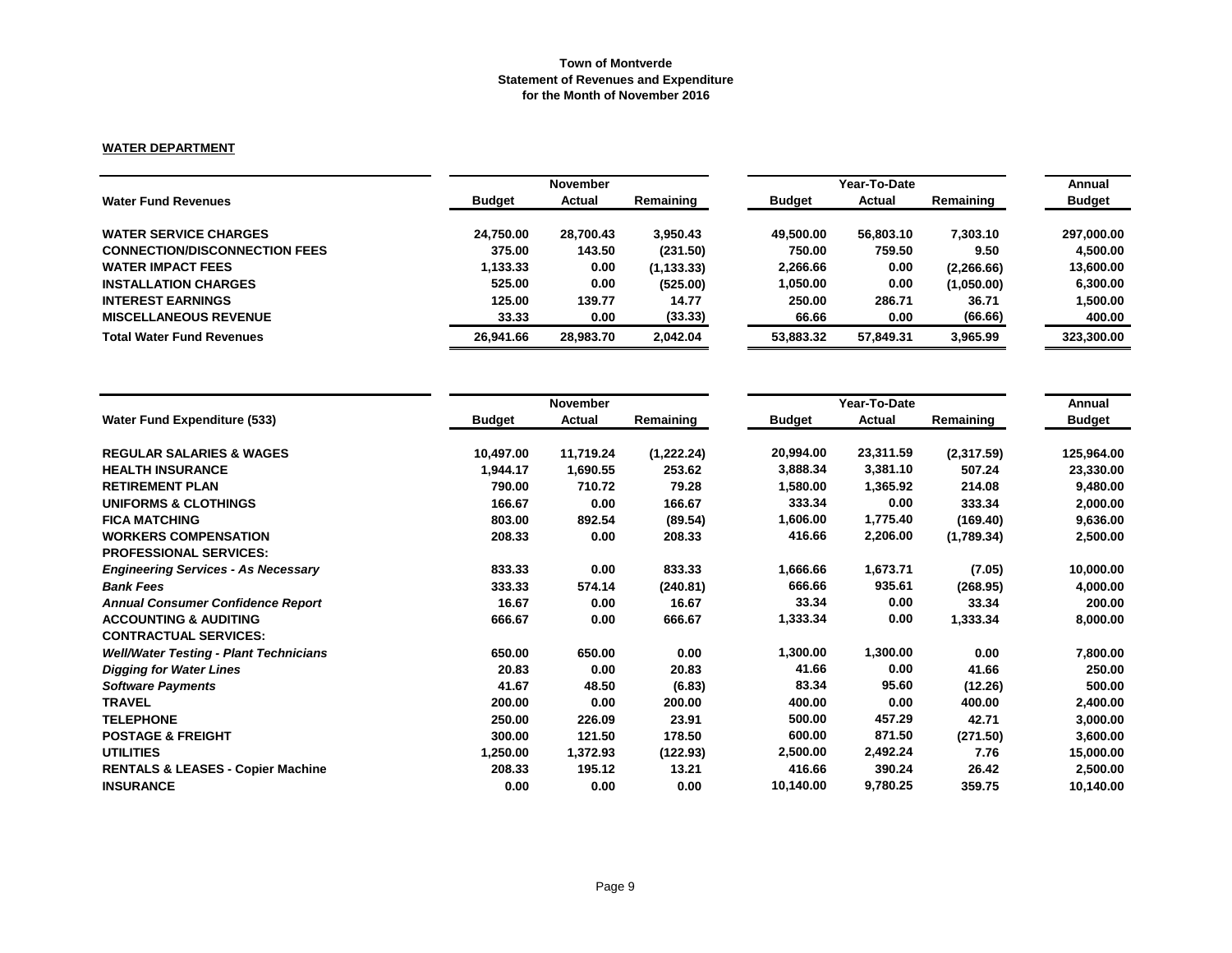| <b>REPAIR &amp; MAINTENANCE:</b>                  |           |           |             |           |           |            |            |
|---------------------------------------------------|-----------|-----------|-------------|-----------|-----------|------------|------------|
| <b>Pest Control</b>                               | 12.50     | 12.00     | 0.50        | 25.00     | 24.00     | 1.00       | 150.00     |
| Well, Water Main Repairs                          | 375.00    | 2,513.18  | (2, 138.18) | 750.00    | 5,064.08  | (4,314.08) | 4,500.00   |
| Software Maintenance - EZ Route, USTI             | 275.00    | 290.00    | (15.00)     | 550.00    | 290.00    | 260.00     | 3,300.00   |
| <b>Water Tank Maintenance</b>                     | 1,050.00  | 2.36      | 1,047.64    | 2,100.00  | 2.36      | 2,097.64   | 12,600.00  |
| <b>Pipe Repairs</b>                               | 166.67    | 0.00      | 166.67      | 333.34    | 0.00      | 333.34     | 2,000.00   |
| <b>Vehicle Repairs</b>                            | 166.67    | 0.00      | 166.67      | 333.34    | 16.76     | 316.58     | 2,000.00   |
| <b>Water Pump Motor Maintenance</b>               | 0.00      | 0.00      | 0.00        | 0.00      | 0.00      | 0.00       | 0.00       |
| <b>Fire Extinguisher Inspection</b>               | 4.16      | 0.00      | 4.16        | 8.32      | 0.00      | 8.32       | 50.00      |
| <b>Computer Repair</b>                            | 100.00    | 0.00      | 100.00      | 200.00    | 0.00      | 200.00     | 1,200.00   |
| <b>APS Major PMI Inspection</b>                   | 125.00    | 0.00      | 125.00      | 250.00    | 0.00      | 250.00     | 1,500.00   |
| <b>PRINTING &amp; COPYING</b>                     | 100.00    | 0.00      | 100.00      | 200.00    | 94.95     | 105.05     | 1,200.00   |
| <b>OTHER CURRENT CHARGES:</b>                     |           |           |             |           |           |            |            |
| <b>Licenses</b>                                   | 200.00    | 0.00      | 200.00      | 400.00    | 0.00      | 400.00     | 2,400.00   |
| Recording of Water Liens etc.                     | 25.00     | 10.00     | 15.00       | 50.00     | 10.00     | 40.00      | 300.00     |
| <b>MS4 Stormwater Permit</b>                      | 475.00    | 0.00      | 475.00      | 950.00    | 0.00      | 950.00     | 5,700.00   |
| <b>OFFICE SUPPLIES</b>                            | 158.33    | 0.00      | 158.33      | 316.66    | 0.00      | 316.66     | 1,900.00   |
| <b>OPERATING SUPPLIES</b>                         | 700.00    | 66.42     | 633.58      | 1,400.00  | 84.66     | 1,315.34   | 8,400.00   |
| <b>FUEL</b>                                       | 208.33    | 90.07     | 118.26      | 416.66    | 219.22    | 197.44     | 2,500.00   |
| <b>SUBSCRIPTIONS, MEMBERSHIPS, &amp; TRAINING</b> | 191.67    | 0.00      | 191.67      | 383.34    | 0.00      | 383.34     | 2,300.00   |
| <b>MACHINERY AND EQUIPMENT - Capital Outlay:</b>  |           |           |             |           |           |            |            |
| <b>SCADA Alarm</b>                                | 3,333.33  | 0.00      | 3,333.33    | 6,666.66  | 0.00      | 6,666.66   | 40,000.00  |
| <b>Line Locator</b>                               | 416.67    | 0.00      | 416.67      | 833.34    | 0.00      | 833.34     | 5,000.00   |
| <b>Backflow Check Valves</b>                      | 710.00    | 0.00      | 710.00      | 1,420.00  | 0.00      | 1,420.00   | 8,520.00   |
| <b>Water Meters</b>                               | 1,666.67  | 0.00      | 1,666.67    | 3,333.34  | 0.00      | 3,333.34   | 20,000.00  |
| <b>Total Water Fund Expenditure</b>               | 29,640.00 | 21,185.36 | 8,454.64    | 69,420.00 | 55,842.48 | 13,577.52  | 365,820.00 |
|                                                   |           |           |             |           |           |            |            |

# **WATER FUND RESERVES**

| Reserves (599)                     | <b>Budget</b> | Actual | Remaining | <b>Budget</b> | Actual | Remaining  | Annual<br><b>Budget</b> |
|------------------------------------|---------------|--------|-----------|---------------|--------|------------|-------------------------|
| <b>WATER FUND RESERVES</b>         |               |        |           | 210.600.00    | 0.00   | 210.600.00 | 210.600.00              |
| <b>RESERVE FOR IMPACT FEES</b>     |               |        |           | 90.400.00     | 0.00   | 90.400.00  | 90.400.00               |
| <b>RESERVE FOR BLACKSTILL EAST</b> |               |        |           | 250.000.00    | 0.00   | 250.000.00 | 250.000.00              |
| <b>RESERVE FOR OPERATIONS</b>      |               |        |           | 88.300.00     | 0.00   | 88,300,00  | 88,300,00               |
| <b>Total Reserves</b>              |               |        |           | 639,300.00    | 0.00   | 639,300.00 | 639,300.00              |